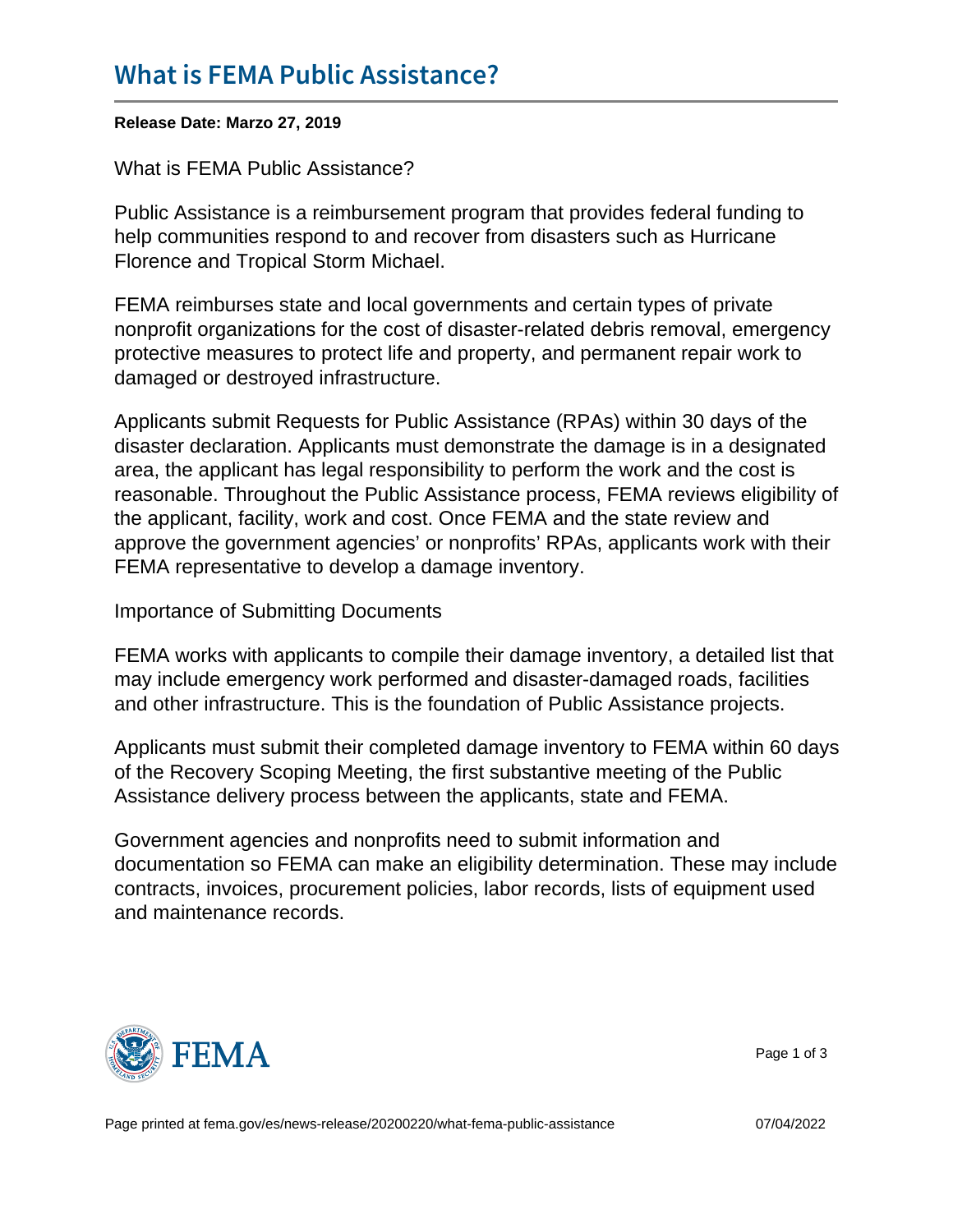Documentation is important because it supports the applicants' claims before FEMA approves cost estimates for disaster-related expenses.

Site Visits, Damage Descriptions, Scopes of Work and Cost

FEMA staff visit sites identified by applicants to evaluate and collect any additional information on damaged or destroyed infrastructure. Most sites will require a physical inspection, which involves a FEMA site inspector and the applicant (or applicant's point of contact).

FEMA then helps state and local officials develop project descriptions, scopes of work and documentation of the costs to repair damage or replace a facility.

Public Assistance also encourages protection of these damaged facilities by providing additional funding assistance for hazard mitigation measures to protect them from future damage. The scopes of work may include these efforts and any additional funding must be cost-effective and reduce or eliminate long-term risk to people and property from disasters.

FEMA reviews and validates information and documentation submitted by an applicant to ensure compliance with federal regulations for: insurance, contracts, procurement policies, permits, and environmental and historical preservation. Additional information may be requested during this step of the process. Once all reviews are complete, applicants then agree to the funding terms and sign off on the projects.

## After FEMA Obligates Funds

FEMA obligates funds to the state once a project meets Stafford Act eligibility requirements.

The state is the official recipient of FEMA federal assistance. The state is then responsible for disbursing the money to applicants.

FEMA may obligate money to reimburse eligible disaster-related costs only after validating that the applicable eligibility criteria are met.

FEMA's Public Assistance is a cost-sharing program which reimburses applicants at least 75 percent of eligible costs. The remaining 25 percent share is covered by



Page 2 of 3